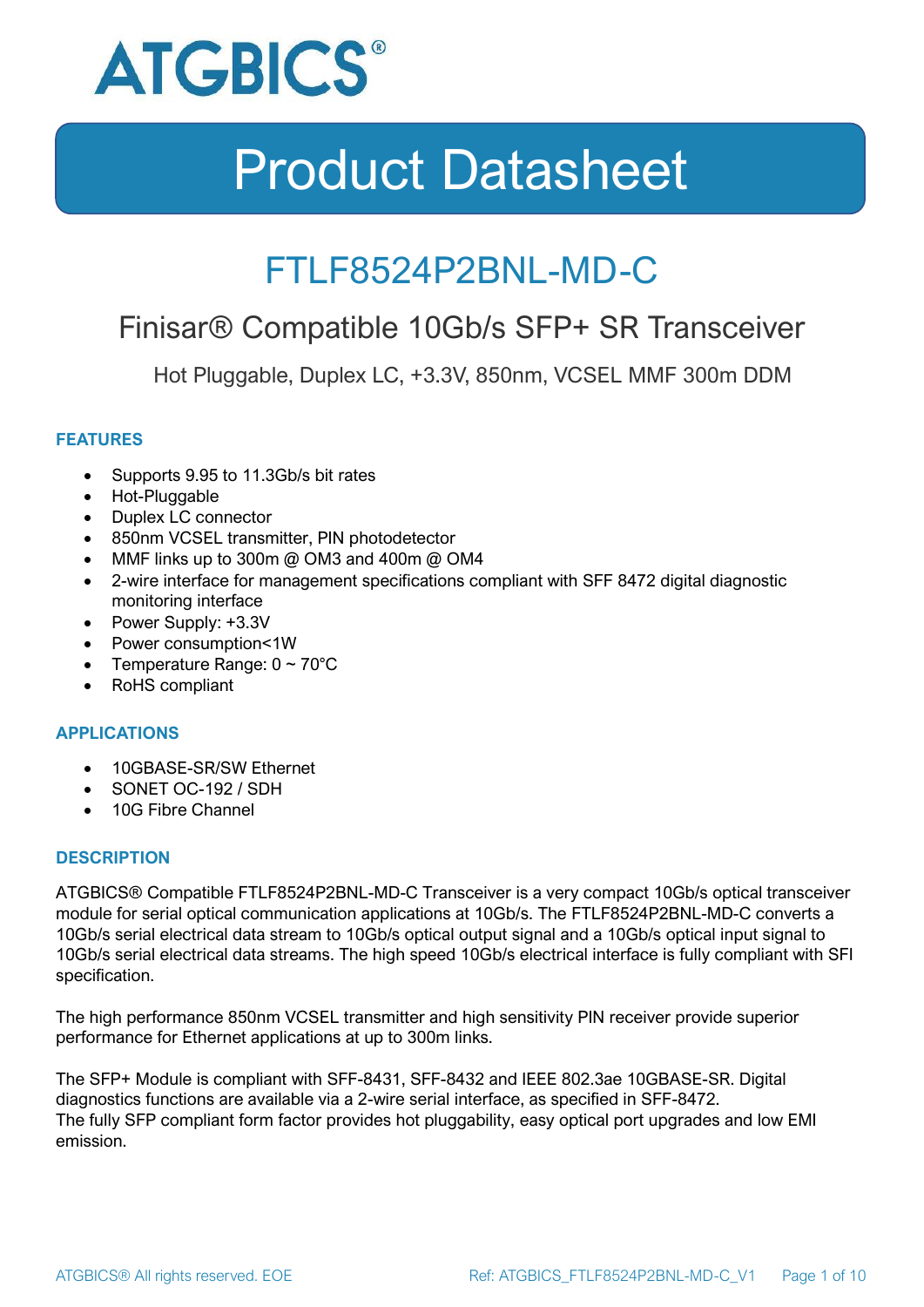

### **Absolute Maximum Ratings**

| <b>Parameter</b>                  | <b>Symbol</b> | Min.   | <b>Typical</b> | Max.  | <b>Unit</b> |
|-----------------------------------|---------------|--------|----------------|-------|-------------|
| <b>Storage Temperature</b>        | Ts            | $-40$  |                | $+85$ | $^{\circ}C$ |
| <b>Case Operating Temperature</b> | Tа            |        |                | 70    | °C          |
| <b>Maximum Supply Voltage</b>     | Vcc           | $-0.5$ |                | 4     |             |
| <b>Relative Humidity</b>          | <b>RH</b>     | 0      |                | 85    | %           |

### **Electrical Characteristics (T<sub>OP</sub> = 0 to 70 °C, VCC = 3.135 to 3.465 Volts)**

| <b>Parameter</b>                                                              | <b>Symbol</b>         | Min.   | <b>Typical</b> | Max.           | <b>Unit</b> | <b>Notes</b>   |
|-------------------------------------------------------------------------------|-----------------------|--------|----------------|----------------|-------------|----------------|
| <b>Supply Voltage</b>                                                         | <b>Vcc</b>            | 3.135  |                | 3.465          | V           |                |
| <b>Supply Current</b>                                                         | Icc                   |        |                | 250            | mA          |                |
| <b>Power Consumption</b>                                                      | P                     |        |                | 1              | W           |                |
| <b>Transmitter Section:</b>                                                   |                       |        |                |                |             |                |
| Input differential impedance                                                  | $R_{in}$              |        | 100            |                | Ω           | 1              |
| <b>Tx Input Single Ended DC Voltage</b><br><b>Tolerance (Ref VeeT)</b>        | $\vee$                | $-0.3$ |                | 4              | $\vee$      |                |
| Differential input voltage swing                                              | Vin, pp               | 180    |                | 700            | mV          | $\overline{2}$ |
| <b>Transmit Disable Voltage</b>                                               | $V_D$                 | 2      |                | Vcc.           | V           | 3              |
| <b>Transmit Enable Voltage</b>                                                | <b>VEN</b>            | Vee    |                | $Vee+0.8$      | $\vee$      |                |
| <b>Receiver Section:</b>                                                      |                       |        |                |                |             |                |
| <b>Single</b><br><b>Ended</b><br>Output<br><b>Voltage</b><br><b>Tolerance</b> | $\vee$                | $-0.3$ |                | $\overline{4}$ | $\vee$      |                |
| <b>Rx Output Diff Voltage</b>                                                 | Vo                    | 300    |                | 850            | mV          |                |
| <b>Rx Output Rise and Fall Time</b>                                           | Tr/Tf                 | 30     |                |                | ps          | $\overline{4}$ |
| <b>LOS Fault</b>                                                              | VLOS fault            | 2      |                | <b>VCCHOST</b> | v           | 5              |
| <b>LOS Normal</b>                                                             | V <sub>LOS</sub> norm | Vee    |                | $Vee+0.8$      | $\vee$      | 5              |

Notes:

- 1. Connected directly to TX data input pins. AC coupling from pins into laser driver IC.
- 2. Per SFF-8431 Rev 3.0
- 3. Into 100 ohms differential termination.
- 4. 20%~80%
- 5. LOS is an open collector output. Should be pulled up with 4.7k 10kΩ on the host board. Normal operation is logic 0; loss of signal is logic 1. Maximum pull-up voltage is 5.5V.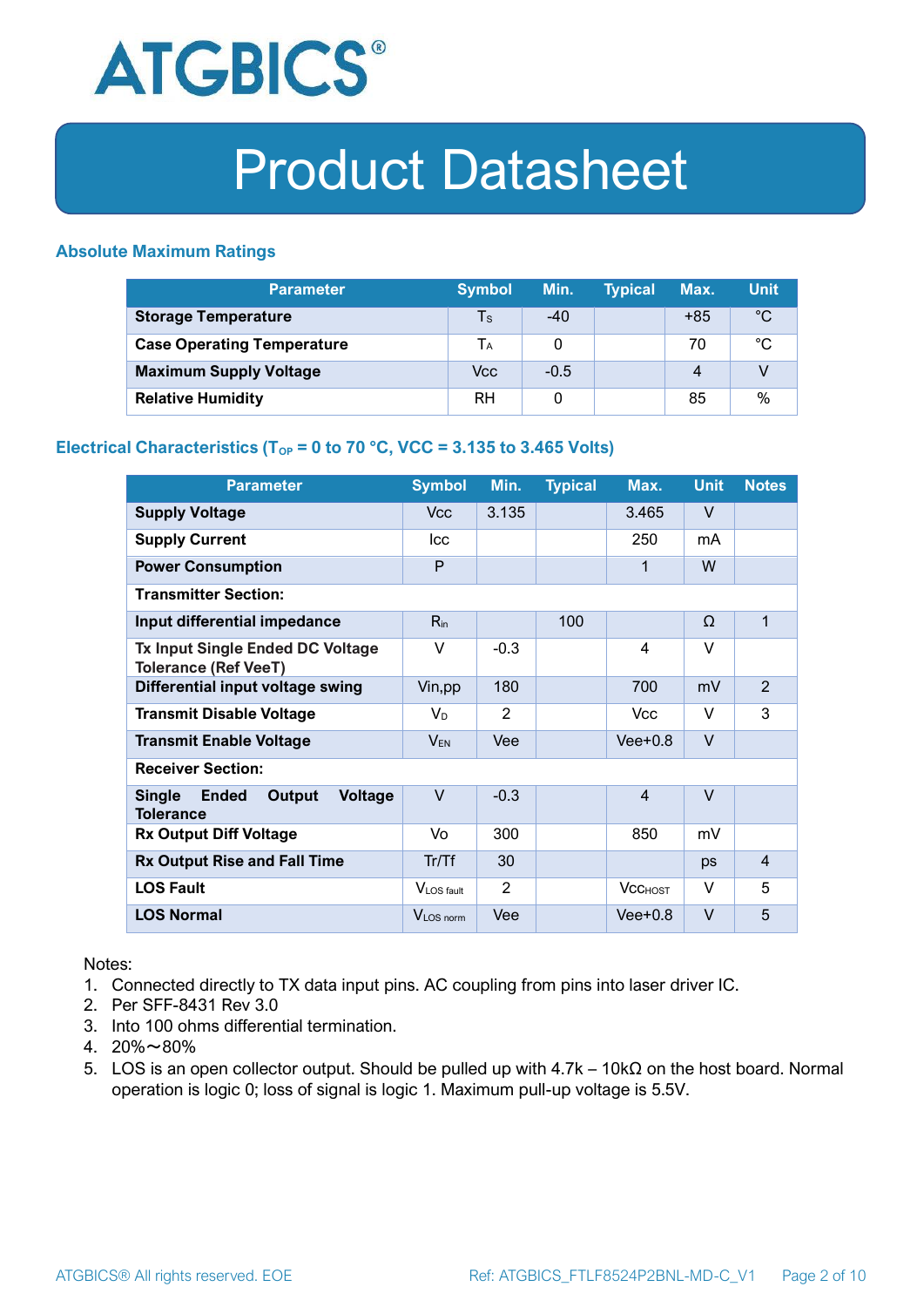

### **Optical Parameters** ( $T_{OP} = 0$  to 70°C, VCC = 3.135 to 3.465 Volts)

| <b>Parameter</b>                                            | <b>Symbol</b>                | Min.     | <b>Typical</b> | Max.           | <b>Unit</b>     | <b>Notes</b>   |  |
|-------------------------------------------------------------|------------------------------|----------|----------------|----------------|-----------------|----------------|--|
| <b>Transmitter Section:</b>                                 |                              |          |                |                |                 |                |  |
| <b>Center Wavelength</b>                                    | λt                           | 840      | 850            | 860            | nm              |                |  |
| <b>RMS spectral width</b>                                   | $\lambda_{RMS}$              |          |                | $\overline{4}$ | nm              |                |  |
| <b>Average Optical Power</b>                                | Pavg                         | $-7.3$   |                | $-1$           | dBm             | 1              |  |
| <b>Optical Power OMA</b>                                    | Poma                         |          | $-1.5$         |                | dBm             |                |  |
| <b>Laser Off Power</b>                                      | Poff                         |          |                | $-30$          | dBm             |                |  |
| <b>Extinction Ratio</b>                                     | ER.                          | 3.5      |                |                | dB              |                |  |
| <b>Transmitter</b><br><b>Dispersion</b><br><b>Penalty</b>   | <b>TDP</b>                   |          |                | 3.9            | dB              | $\overline{2}$ |  |
| <b>Relative Intensity Noise</b>                             | Rin                          |          |                | $-128$         | dB/Hz           | 3              |  |
| <b>Optical</b><br>Return<br><b>Loss</b><br><b>Tolerance</b> |                              | 20       |                |                | dВ              |                |  |
| <b>Receiver Section:</b>                                    |                              |          |                |                |                 |                |  |
| <b>Center Wavelength</b>                                    | λr                           | 840      |                | 860            | nm              |                |  |
| <b>Receiver Sensitivity (OMA)</b>                           | Sen                          |          |                | $-11.1$        | d <sub>Bm</sub> | $\overline{4}$ |  |
| <b>Stressed Sensitivity (OMA)</b>                           | $\mathsf{Sen}_{\mathsf{ST}}$ |          |                | $-7.5$         | dB <sub>m</sub> | 4              |  |
| <b>Los Assert</b>                                           | LOS <sub>A</sub>             | $-30$    |                |                | d <sub>Bm</sub> |                |  |
| <b>Los Dessert</b>                                          | LOS <sub>D</sub>             |          |                | $-12$          | dBm             |                |  |
| Los Hysteresis                                              | LOS <sub>H</sub>             | 0.5      |                |                | dB              |                |  |
| Overload                                                    | Sat                          | $\Omega$ |                |                | dBm             | 5              |  |
| <b>Receiver Reflectance</b>                                 | <b>Rrx</b>                   |          |                | $-12$          | dB              |                |  |

Notes:

- 1. Average power figures are informative only, per IEEE802.3ae.
- 2. TWDP figure requires the host board to be SFF-8431 compliant. TWDP is calculated using the Matlab code provided in clause 68.6.6.2 of IEEE802.3ae.
- 3. 12dB reflection.
- 4. Conditions of stressed receiver tests per IEEE802.3ae. CSRS testing requires the host board to be SFF-8431 compliant.
- 5. Receiver overload specified in OMA and under the worst comprehensive stressed condition.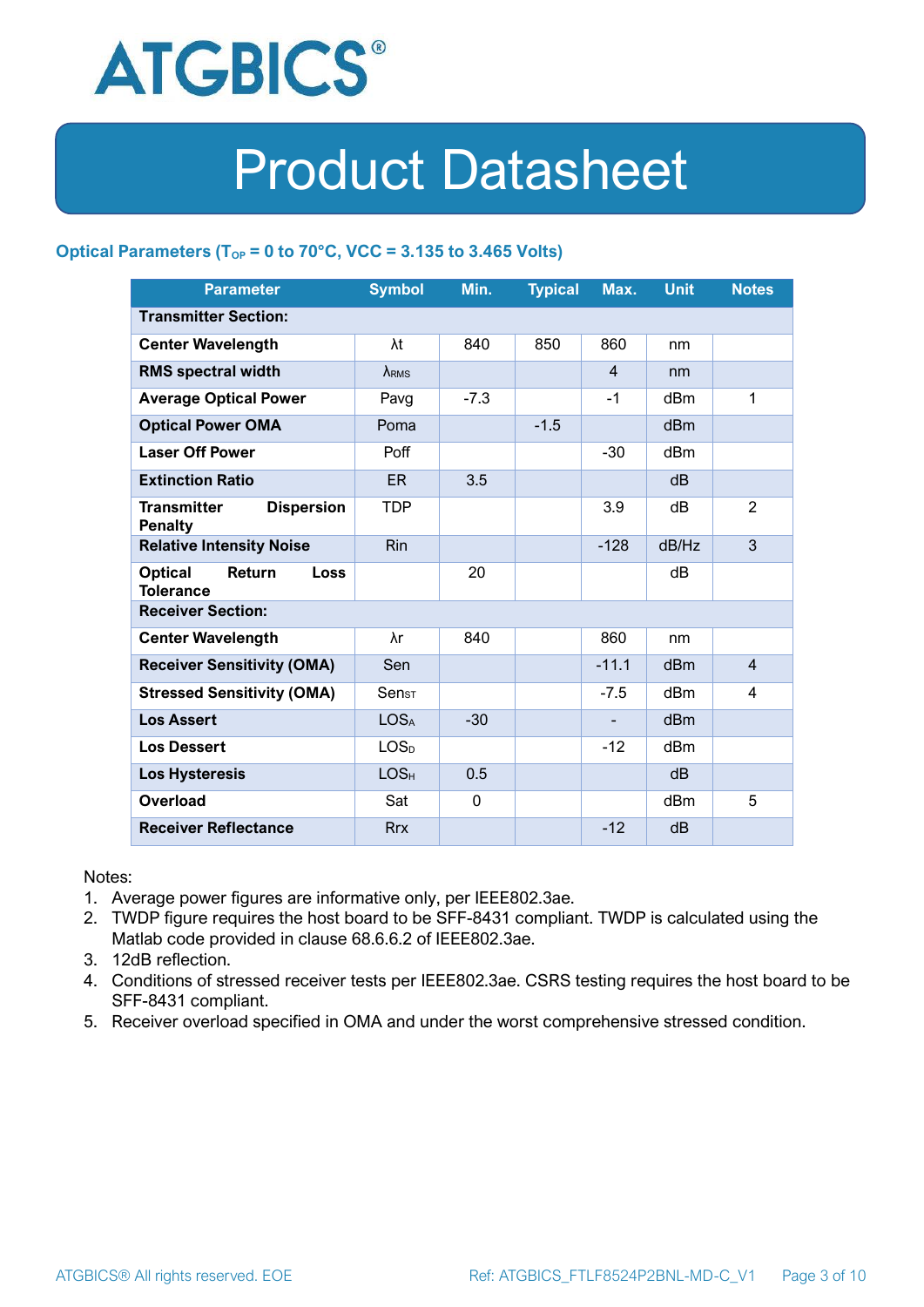

### **Timing Characteristics**

| <b>Parameter</b>                                                          | <b>Symbol</b>         | Min. | <b>Typical</b> | Max. | <b>Unit</b> |
|---------------------------------------------------------------------------|-----------------------|------|----------------|------|-------------|
| <b>TX Disable Assert Time</b>                                             | t off                 |      |                | 10   | <b>US</b>   |
| <b>TX Disable Negate Time</b>                                             | t_on                  |      |                | 1    | ms          |
| Initialize<br><b>Include</b><br>Reset of<br>Time<br>to<br><b>TX FAULT</b> | t int                 |      |                | 300  | ms          |
| <b>TX FAULT from Fault to Assertion</b>                                   | t fault               |      |                | 100  | <b>us</b>   |
| <b>TX Disable Time to Start Reset</b>                                     | t reset               | 10   |                |      | <b>US</b>   |
| <b>Receiver Loss of Signal Assert Time</b>                                | T <sub>A</sub> RX LOS |      |                | 100  | <b>us</b>   |
| <b>Receiver Loss of Signal Deassert Time</b>                              | $T_d, RX$ LOS         |      |                | 100  | <b>US</b>   |
| <b>Rate-Select Change Time</b>                                            | t ratesel             |      |                | 10   | <b>us</b>   |
| <b>Serial ID Clock Time</b>                                               | t serial-<br>clock    |      |                | 100  | kHz         |

### **Pin Assignment**

Diagram of Host Board Connector Block Pin Numbers and Name

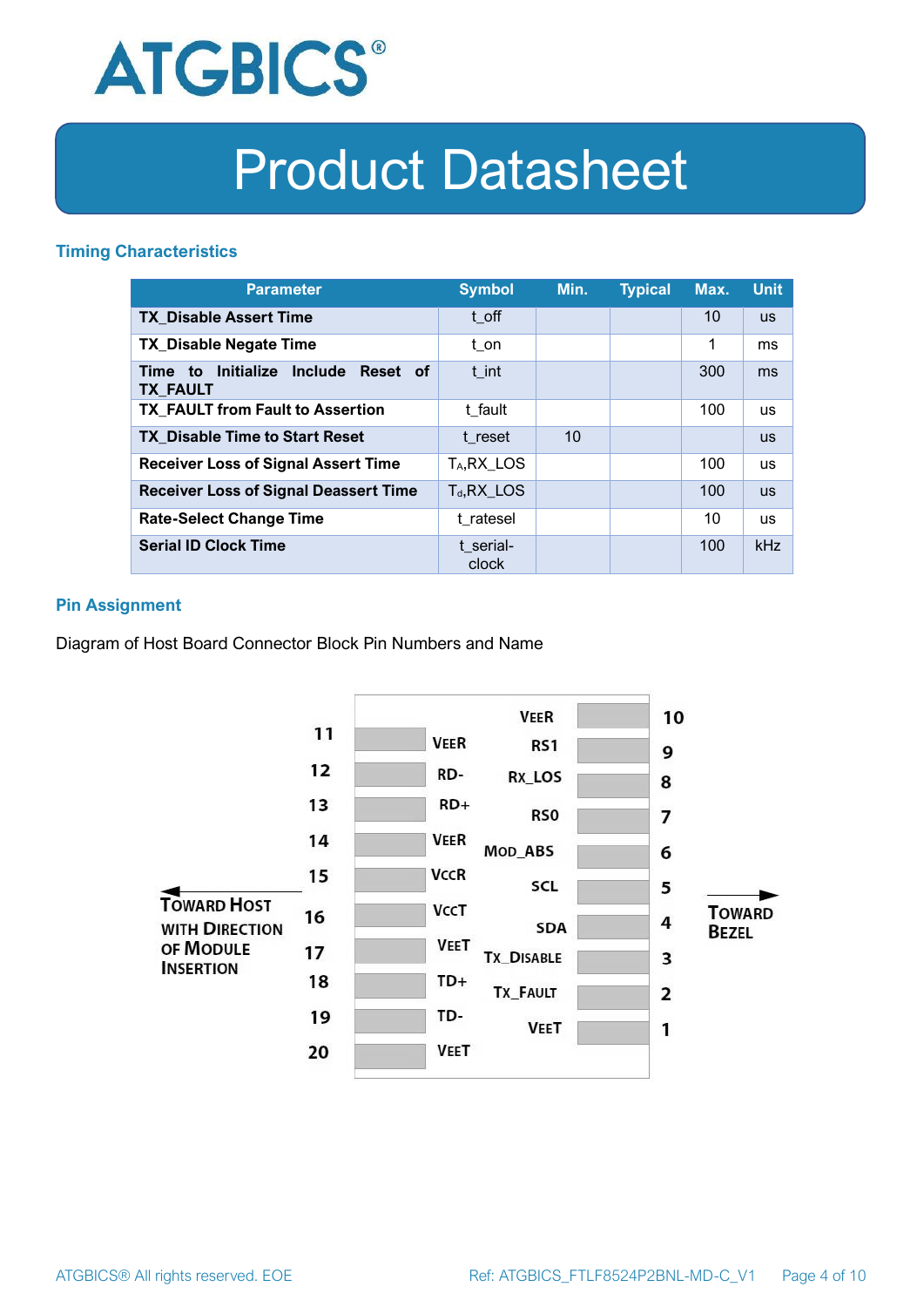

### **Pin Function Definitions**

| <b>PIN No</b>           | <b>Name</b>                 | <b>Function</b>                                                                                                                     | <b>Notes</b>   |
|-------------------------|-----------------------------|-------------------------------------------------------------------------------------------------------------------------------------|----------------|
| 1                       | VeeT                        | Module transmitter ground                                                                                                           | $\mathbf{1}$   |
| $\mathbf{2}$            | <b>Tx Fault</b>             | Module transmitter fault                                                                                                            | $\overline{2}$ |
| $\overline{\mathbf{3}}$ | <b>Tx</b><br><b>Disable</b> | Transmitter Disable; Turns off transmitter laser output                                                                             | 3              |
| 4                       | <b>SDL</b>                  | 2 wire serial interface data input/output (SDA)                                                                                     |                |
| 5                       | <b>SCL</b>                  | 2 wire serial interface clock input (SCL)                                                                                           |                |
| 6                       | MOD-<br><b>ABS</b>          | Module Absent, connect to VeeR or VeeT in the module                                                                                | 2              |
| $\overline{7}$          | RS <sub>0</sub>             | Rate select0, optionally control SFP+ receiver. When high,<br>input data rate >4.5Gb/ s; when low, input data rate<br>$<=4.5Gb/s$   |                |
| 8                       | <b>LOS</b>                  | Receiver Loss of Signal Indication                                                                                                  | 4              |
| 9                       | RS <sub>1</sub>             | Rate select0, optionally control SFP+ transmitter. When<br>high, input data rate >4.5Gb/s; when low, input data rate<br>$<=4.5Gb/s$ |                |
| 10                      | <b>VeeR</b>                 | Module receiver ground                                                                                                              | 1              |
| 11                      | <b>VeeR</b>                 | Module receiver ground                                                                                                              | 1              |
| 12                      | RD-                         | Receiver inverted data out put                                                                                                      |                |
| 13                      | $RD+$                       | Receiver non-inverted data out put                                                                                                  |                |
| 14                      | <b>VeeR</b>                 | Module receiver ground                                                                                                              | 1              |
| 15                      | <b>VccR</b>                 | Module receiver 3.3V supply                                                                                                         |                |
| 16                      | <b>VccT</b>                 | Module transmitter 3.3V supply                                                                                                      |                |
| 17                      | VeeT                        | Module transmitter ground                                                                                                           | $\mathbf{1}$   |
| 18                      | $TD+$                       | Transmitter inverted data out put                                                                                                   |                |
| 19                      | TD-                         | Transmitter non-inverted data out put                                                                                               |                |
| 20                      | VeeT                        | Module transmitter ground                                                                                                           | 1              |

Notes:

- 1. The module ground pins are isolated from the module case.
- 2. This pin is an open collector/drain output pin and is pulled up with 4.7K-10Kohms to Host\_Vcc on the host board.
- 3. This pin is pulled up with 4.7K-10Kohms to VccT in the module.
- 4. This pin is an open collector/drain output pin and is pulled up with 4.7K-10Kohms to Host Vcc on the host board.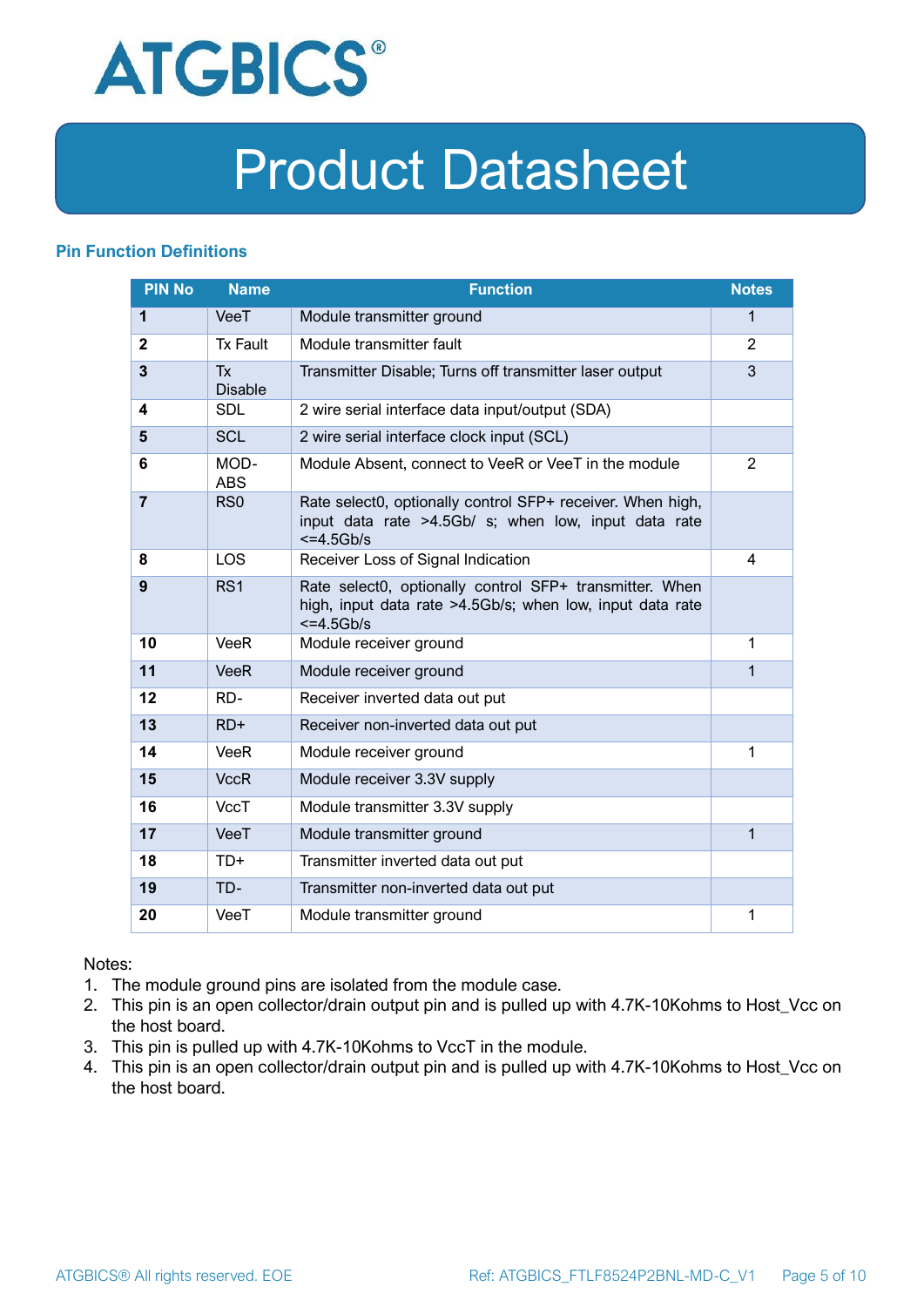

#### **SFP Module EEPROM Information and Management**

The SFP modules implement the 2-wire serial communication protocol as defined in the SFP -8472. The serial ID information of the SFP modules and Digital Diagnostic Monitor parameters can be accessed through the I <sup>2</sup>C interface at address A0h and A2h. The memory is mapped in Table 1. Detailed ID information (A0h) is listed in Table 2. And the DDM specification at address A2h. For more details of the memory map and byte definitions, please refer to the SFF-8472, "Digital Diagnostic Monitoring Interface for Optical Transceivers". The DDM parameters have been internally calibrated.

### Table 1 - Digital Diagnostic Memory Map (Specific Data Field Descriptions)

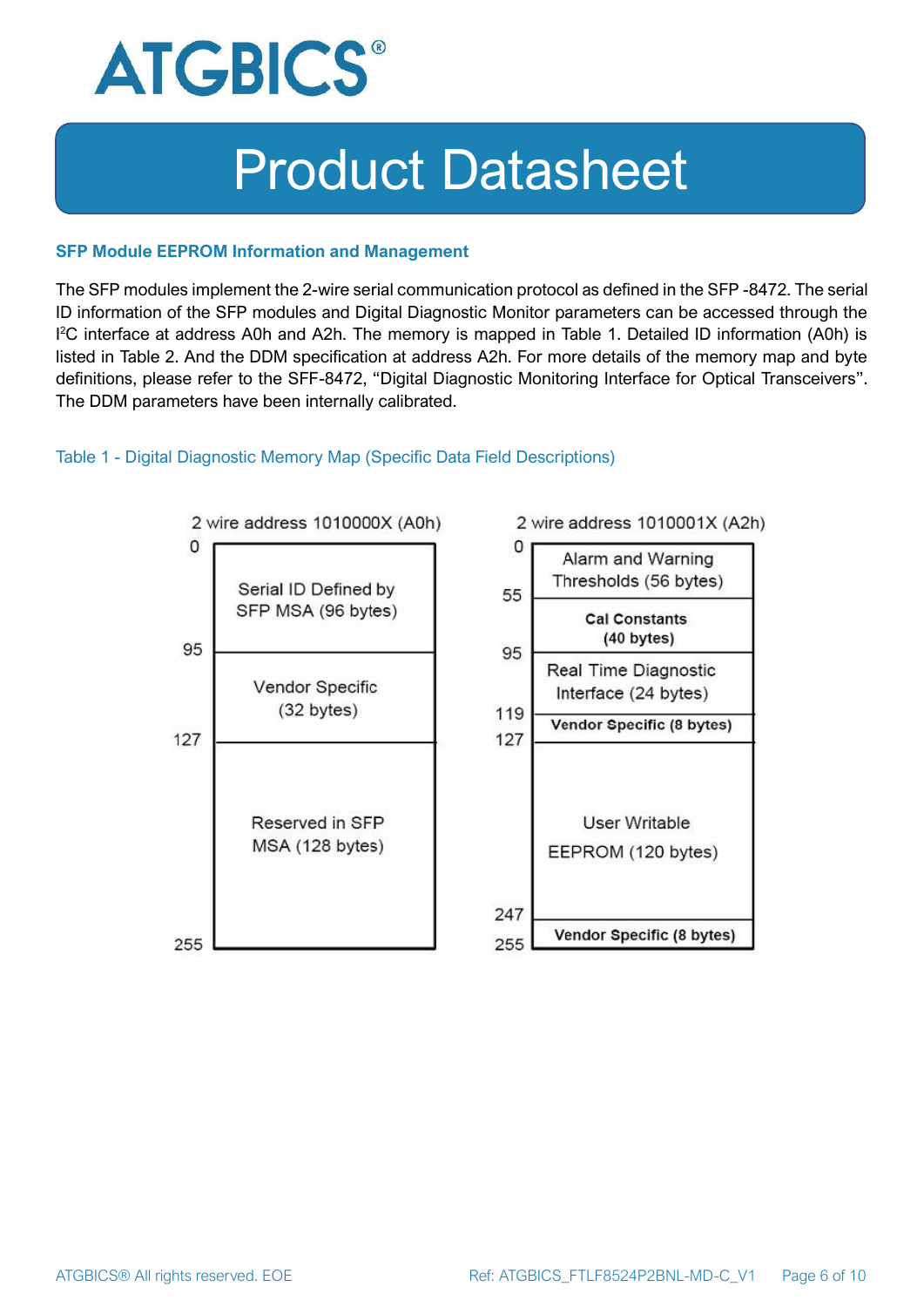

### Table 2 - EEPROM Serial ID Memory Contents (A0h)

| <b>Data</b><br><b>Address</b> | Length<br>(Byte)                 | <b>Name of</b><br>Length | <b>Description and Contents</b>                                                                                                   |
|-------------------------------|----------------------------------|--------------------------|-----------------------------------------------------------------------------------------------------------------------------------|
| <b>Base ID Fields</b>         |                                  |                          |                                                                                                                                   |
| $\bf{0}$                      | 1                                | Identifier               | Type of Serial transceiver (03h=SFP)                                                                                              |
| 1                             | 1                                | Reserved                 | Extended identifier of type serial transceiver<br>(04h)                                                                           |
| $\mathbf{2}$                  | 1                                | Connector                | Code of optical connector type (07=LC)                                                                                            |
| $3 - 10$                      | 8                                | Transceiver              | 10G Base-SR                                                                                                                       |
| 11                            | 1                                | Encoding                 | 64B/66B                                                                                                                           |
| 12                            | 1                                | BR, Nominal              | Nominal baud rate, unit of 100Mbps                                                                                                |
| $13 - 14$                     | $\overline{2}$                   | Reserved                 | (0000h)                                                                                                                           |
| 15                            | $\mathbf{1}$                     | Length(9um)              | Link length supported for 9/125um fibre, units of<br>100m                                                                         |
| 16                            | $\mathbf 1$                      | Length(50um)             | Link length supported for 50/125um fibre, units<br>of 10m                                                                         |
| 17                            | $\mathbf{1}$                     | Length(62.5um)           | Link length supported for 62.5/125um fibre,<br>units of 10m                                                                       |
| 18                            | $\mathbf{1}$                     | Length(Copper)           | Link length supported for copper, units of meters                                                                                 |
| 19                            | $\mathbf{1}$                     | Reserved                 |                                                                                                                                   |
| 20-35                         | 16                               | <b>Vendor Name</b>       | SFP vendor name: ATGBICS                                                                                                          |
| 36                            | $\mathbf{1}$                     | Reserved                 |                                                                                                                                   |
| 37-39                         | 3                                | Vendor OUI               | SFP transceiver vendor OUI ID                                                                                                     |
| 40-55                         | 16                               | Vendor PN                | Part Number: "FTLF8524P2BNL-MD-C" (ASCII)                                                                                         |
| 56-59                         | 4                                | Vendor rev               | Revision level for part number                                                                                                    |
| 60-62                         | 3                                | Reserved                 |                                                                                                                                   |
| 63                            | 1                                | <b>CCID</b>              | Least significant byte of sum of data in address<br>$0 - 62$                                                                      |
| <b>Extended ID Fields</b>     |                                  |                          |                                                                                                                                   |
| 64-65                         | $\overline{2}$                   | Option                   | Indicates which<br>optical<br><b>SFP</b><br>signals<br>are<br>implemented<br>(001Ah = LOS, TX_FAULT, TX_DISABLE all<br>supported) |
| 66                            | $\mathbf{1}$                     | BR, max                  | Upper bit rate margin, units of %                                                                                                 |
| 67                            | 1                                | BR, min                  | Lower bit rate margin, units of %                                                                                                 |
| 68-83                         | 16                               | Vendor SN                | Serial number (ASCII)                                                                                                             |
| 84-91                         | 8                                | Date code                | OEM's Manufacturing date code                                                                                                     |
| 92-94                         | 3                                | Reserved                 |                                                                                                                                   |
| 95                            | 1                                | <b>CCEX</b>              | code for the<br><b>Fields</b><br>Check<br>extended<br>ID<br>(addresses 64 to 94)                                                  |
|                               | <b>Vendor Specific ID Fields</b> |                          |                                                                                                                                   |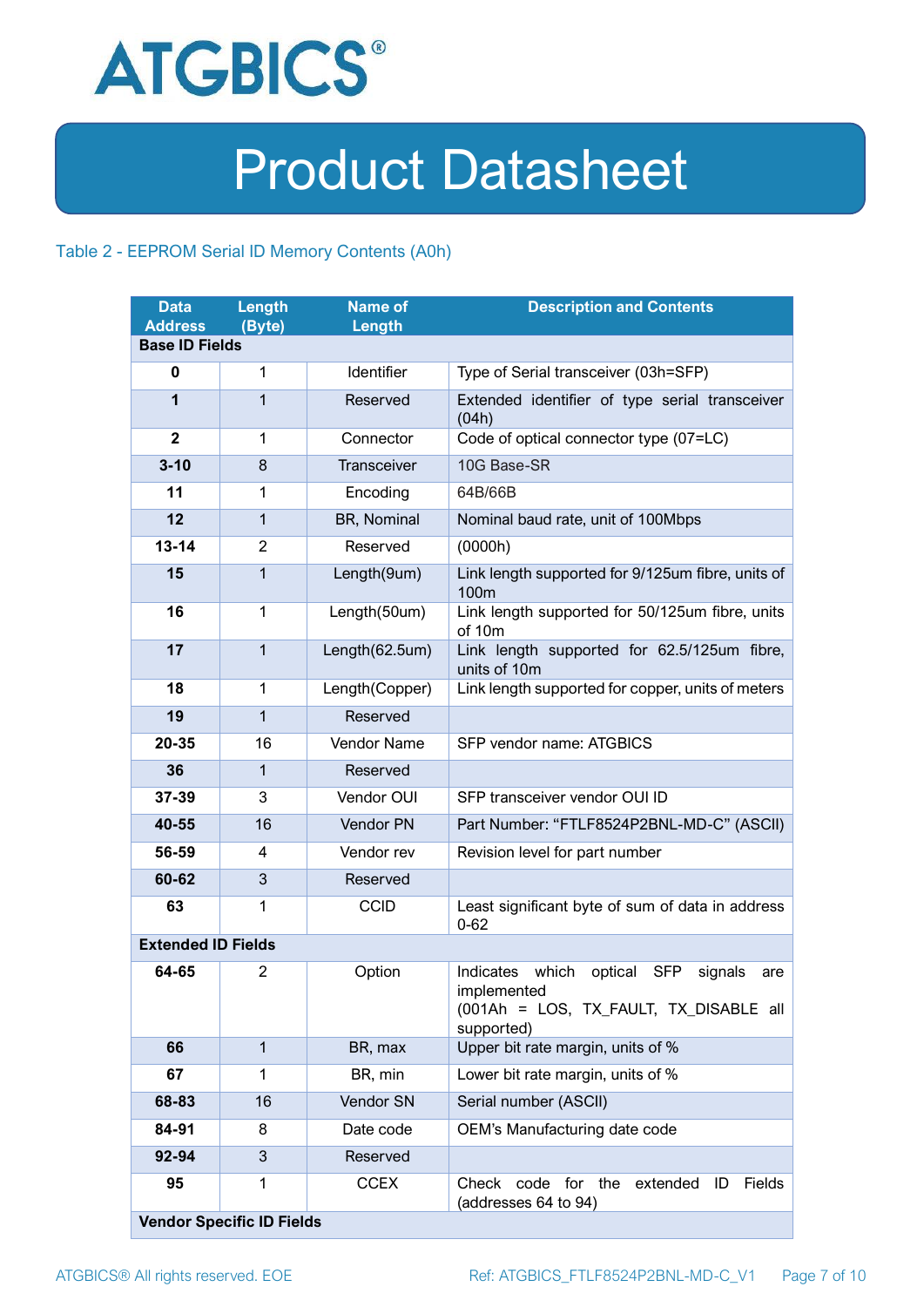

| 96-127      | າາ  | Readable | OEM specific date, read only |
|-------------|-----|----------|------------------------------|
| $128 - 255$ | 128 | Reserved | Reserved for SFF-8079        |

#### **Digital Diagnostic Monitor Characteristics**

| <b>Data</b><br><b>Address</b> | <b>Parameter</b>                        | <b>Accuracy</b> | <b>Unit</b> |
|-------------------------------|-----------------------------------------|-----------------|-------------|
| 96-97                         | <b>Transceiver Internal Temperature</b> | ±3.0            | $^{\circ}C$ |
| 98-99                         | VCC3 Internal Supply Voltage            | ±3.0            | %           |
| 100-101                       | Laser Bias Current                      | ±10             | $\%$        |
| 102-103                       | <b>Tx Output Power</b>                  | ±3.0            | dBm         |
| 104-105                       | <b>Rx Input Power</b>                   | ±3.0            | dBm         |

#### **Regulatory Compliance**

The FTLF8524P2BNL-MD-C complies with international Electromagnetic Compatibility (EMC) and international safety requirements and standards (see details in Table following).

| Electrostatic Discharge<br>(ESD) to the Electrical Pins                               | MIL-STD-883E<br>Method 3015.7                                                   | Class 1(>1000 V)                          |
|---------------------------------------------------------------------------------------|---------------------------------------------------------------------------------|-------------------------------------------|
| Electrostatic<br>Discharge<br>(ESD)<br>LC<br>the<br><b>Duplex</b><br>to<br>Receptacle | IEC 61000-4-2<br><b>GR-1089-CORE</b>                                            | Compatible with standards                 |
| Electromagnetic<br>Interference (EMI)                                                 | FCC Part 15 Class B<br>EN55022 Class B (CISPR 22B)<br><b>VCCI Class B</b>       | Compatible with standards                 |
| Laser Eye Safety                                                                      | 1040.10<br>21CFR<br><b>FDA</b><br>and<br>1040.11<br>EN60950, EN (IEC) 60825-1,2 | Compatible with Class 1 laser<br>product. |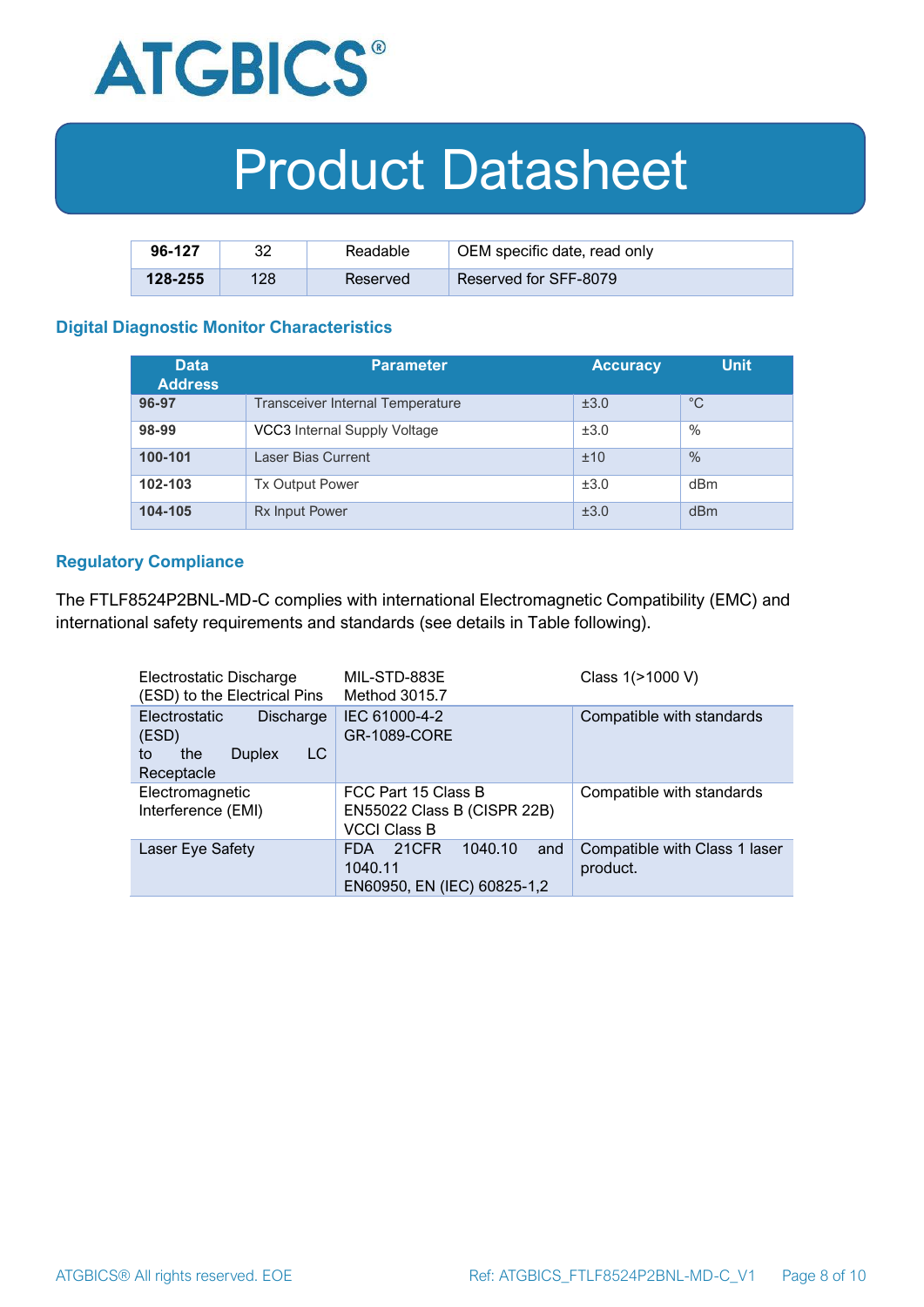

### **Recommended Circuit**



#### **Recommended Host Board Power Supply Circuit**



### **Recommended High-speed Interface Circuit**